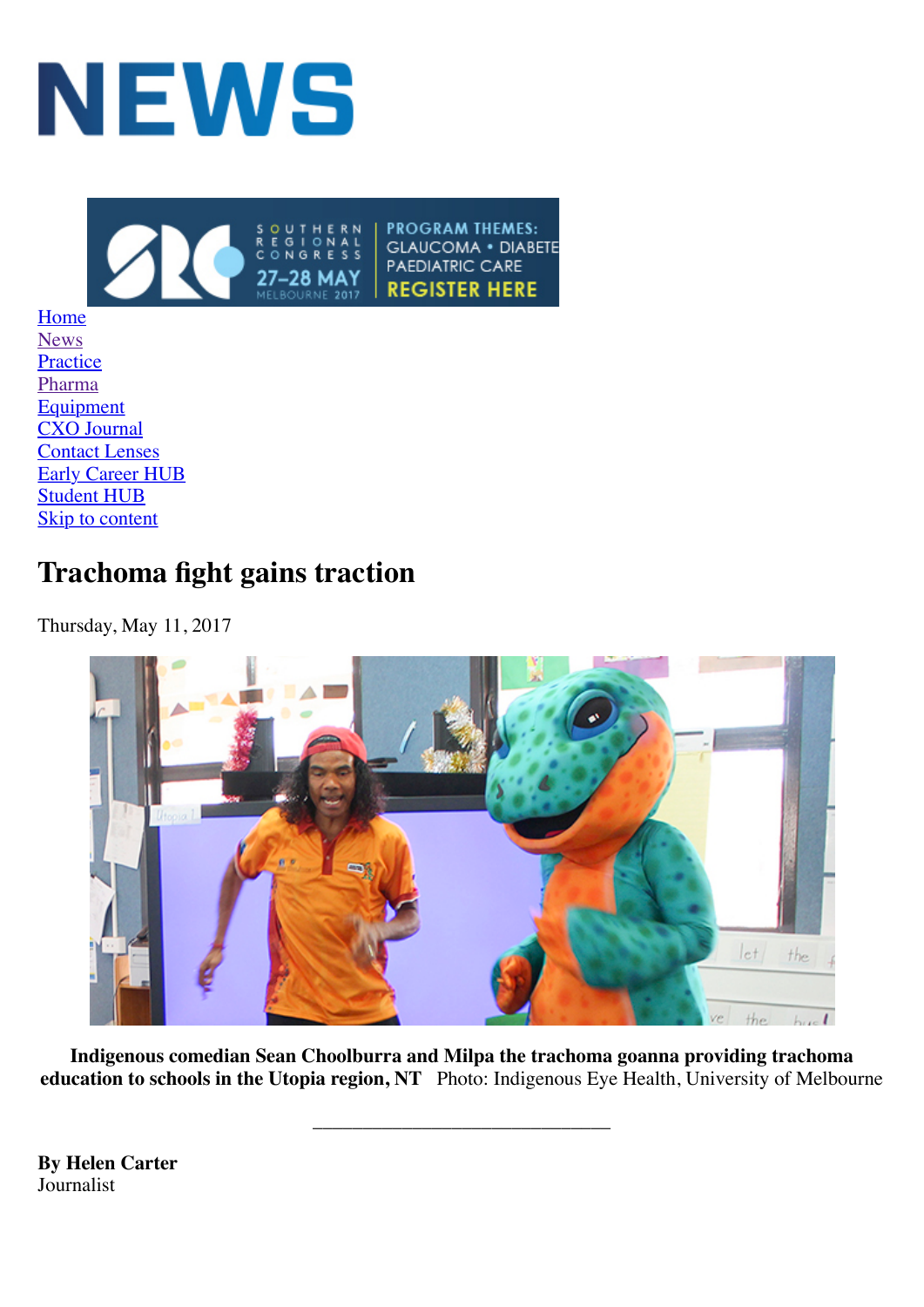## **Experts involved in programs to eradicate trachoma in Australia are aiming to follow the example of Mexico which is free of trachoma.**

Optometrist and senior research fellow with Indigenous Eye Health, the University of Melbourne, Mitchell Anjou said Australia remained the only high-income country in the world to still have trachoma.

'Trachoma persists in Australia in some remote Aboriginal communities that still lack safe washing facilities and have poor and overcrowded housing,' Mr Anjou said.

'Trachoma is the world's leading infectious cause of blindness and globally, in 2016 an estimated 200 million people were considered at risk of trachoma in 42 countries.'

The World Health Organization and the Pan American Health Organization announced on 1 May that Mexico was the first country in the Americas to eliminate trachoma as a public health issue and the third country worldwide, behind Oman and Morocco, to receive WHO validation for eliminating the disease.

Mr Anjou said 10 countries had reported elimination over the past decade.

The international criteria for elimination of trachoma as a public health problem includes prevalence of less than five per cent in children aged one to nine, and less than one case of trachomatous trichiasis per 1,000 inhabitants.

The WHO global goal is to eliminate trachoma by 2020 through the SAFE strategy which includes surgery for trichiasis (S), antibiotics to reduce levels of infection (A), promotion of facial cleanliness to stop transmission (F) and environmental improvements in water and sanitation (E).

In Mexico, the Trachoma Brigades of doctors, nurses and other health workers worked locally to reduce cases from 1,794 in 2004 to zero cases in 2016.

'This is a historic moment for public health in Mexico and the Americas,' Carissa Etienne, director of the WHO regional office for the Americas, the Pan American Health Organization, said in a [media release](http://www2.paho.org/hq/index.php?option=com_content&view=article&id=13179%3Amexico-eliminates-trachoma-leading-infectious-cause-blindness&catid=740%3Apress-releases&Itemid=1926&lang=en).

She acknowledged the decades-long efforts of Mexican authorities, health workers and communities to improve their health and quality of life, and end this disease of poverty.

## **Progress in Australia**

Mr Anjou said Australia was making progress in its fight against trachoma.

'Disease rates were between 15 per cent and 20 per cent in 2009, and data from 2015 show a continuing drop with the national average for children in endemic areas at 4.6 per cent,' he said.

Rates are prevalence of trachoma in children aged one to nine years in communities that are screened for trachoma.

'More than 200 communities were considered at risk in 2008 and this is now less than 50 communities,' Mr Anjou said.

'The essential and sustainable preventative approach to eliminate trachoma is to keep children's faces clean, and this goes with ongoing access to safe and functional bathrooms and washing facilities.'

He said Indigenous Eye Health at the University of Melbourne, under the leadership of Melbourne Laureate Professor Hugh Taylor, was working closely with community groups and supporting effective trachoma health promotion activities in Australia with messages such as 'Clean Faces, Strong Eyes.'